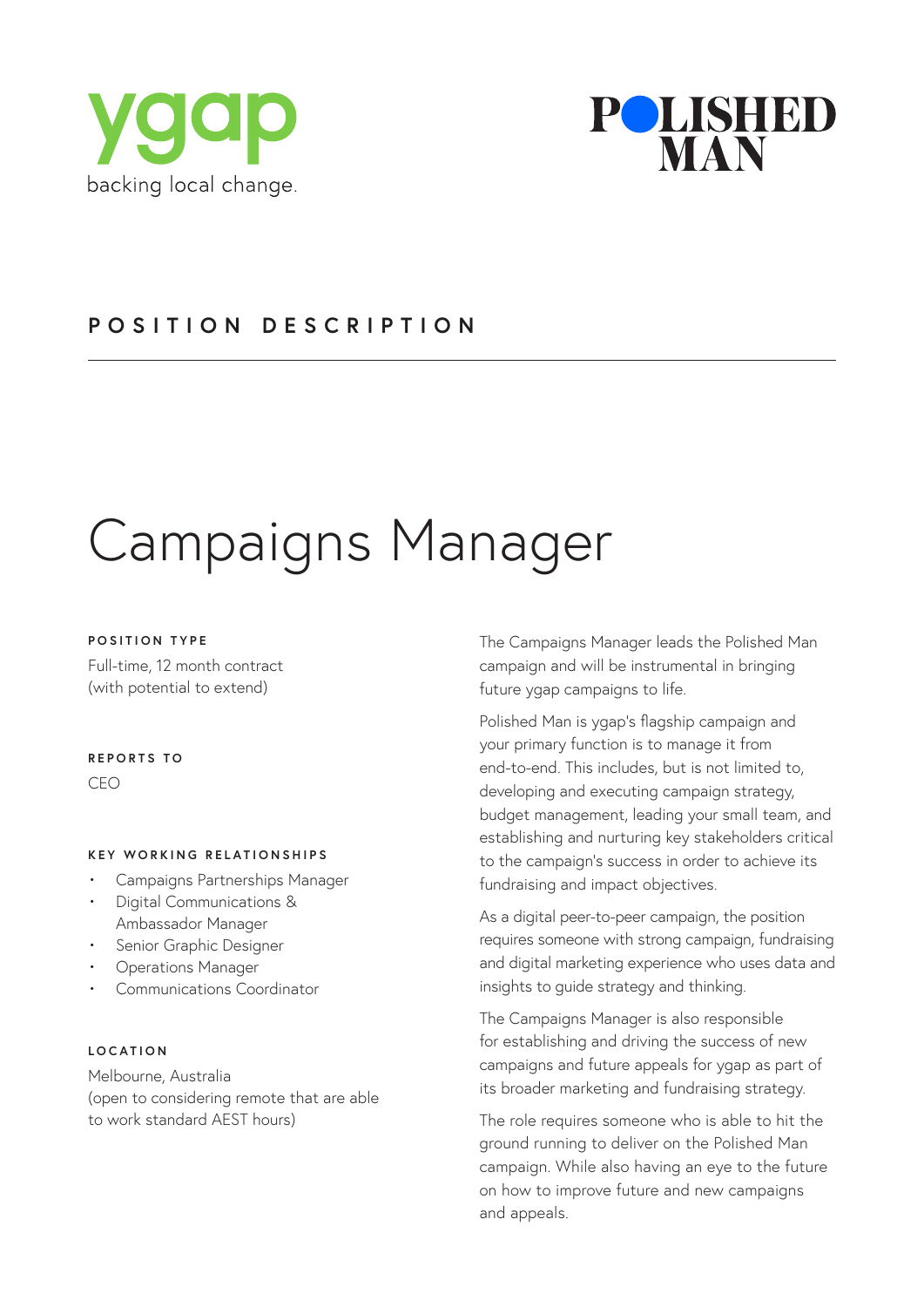## **ABOUT YGAP**

ygap is an international organisation that creates positive change by making entrepreneurship more inclusive. We believe that business can be a force for good, and that entrepreneurship is key to solving the most challenging social and environmental problems facing our world today. But for this to happen, the world's diversity must be represented in creating these solutions and the systems that enable them to succeed.

ygap exists to increase the capacity and agency of entrepreneurs to run successful businesses, and reduce the barriers that inhibit access and inclusion within the entrepreneurial ecosystem.

Since 2008, we have run 60 programs that have supported 626 ventures working to make change in their communities. We have offices led by local teams in Africa, the Pacific Islands and Australia.

Running for the month of October, ygap runs the Polished Man campaign to encourage everyone to take a stand and actively commit to ending violence against women and children - by painting one nail for the month of October. That one painted nail can start a conversation, which raises awareness and funds to ensure a safer future for every child. Over the last eight years, we have raised nearly \$8M, engaged over 100,000 people from around the world to get behind this movement funding both trauma recovery and trauma prevention in Australia and around the world.

## **GUIDING PRINCIPLES**

We have three guiding principles by which we approach our hiring process:

- We embrace flexible work arrangements, built on trust and respect.
- We encourage applicants from all cultures, ethnicities and backgrounds.
- ygap is committed to cultivating and preserving a culture of equity, diversity and inclusion across the organisation and all of our operations. We welcome all people to be unapologetically themselves. It is the collective sum of our individual differences, beliefs, experiences, self-expression and talent that enables us to live out our

purpose which is to advance global equity through inclusive entrepreneurship. To truly achieve this, we need a community that is representative of the people we serve; the people of the world.

## **OUR VALUES**

#### **We challenge barriers to equality**

Inequality isn't accidental; it exists as a result of systems that support the success of some people over others. We strive to bring down those barriers that exist in the entrepreneurial space, and reimagine a system that is accessible and inclusive for all.

#### **We back local change**

Our work is fully informed by the people we seek to serve, with the understanding they are best placed to find solutions to the problems they face. Our work is always led by the knowledge of our expert local teams and the needs of the communities they work with.

#### **We collaborate to achieve shared value**

We are outcomes-led and actively seek out partners and funders who share our vision of an equitable and sustainable world, and who trust our team and the quality of our work to find the right solutions.

#### **We choose courage over comfort**

We actively champion gender, diversity, inclusion and sustainability in every aspect of what we do from the internal processes of our team, board and organisational structure, to the external operations of our body of work.

#### **We boldly pursue change**

We're a collaborative and cohesive global team who are passionate about our work. We commit to being courageous in challenging what's not working, bold in offering solutions for what might, acknowledging of our own privilege, honest when we get things wrong, and proactive in learning and growing with an open mind.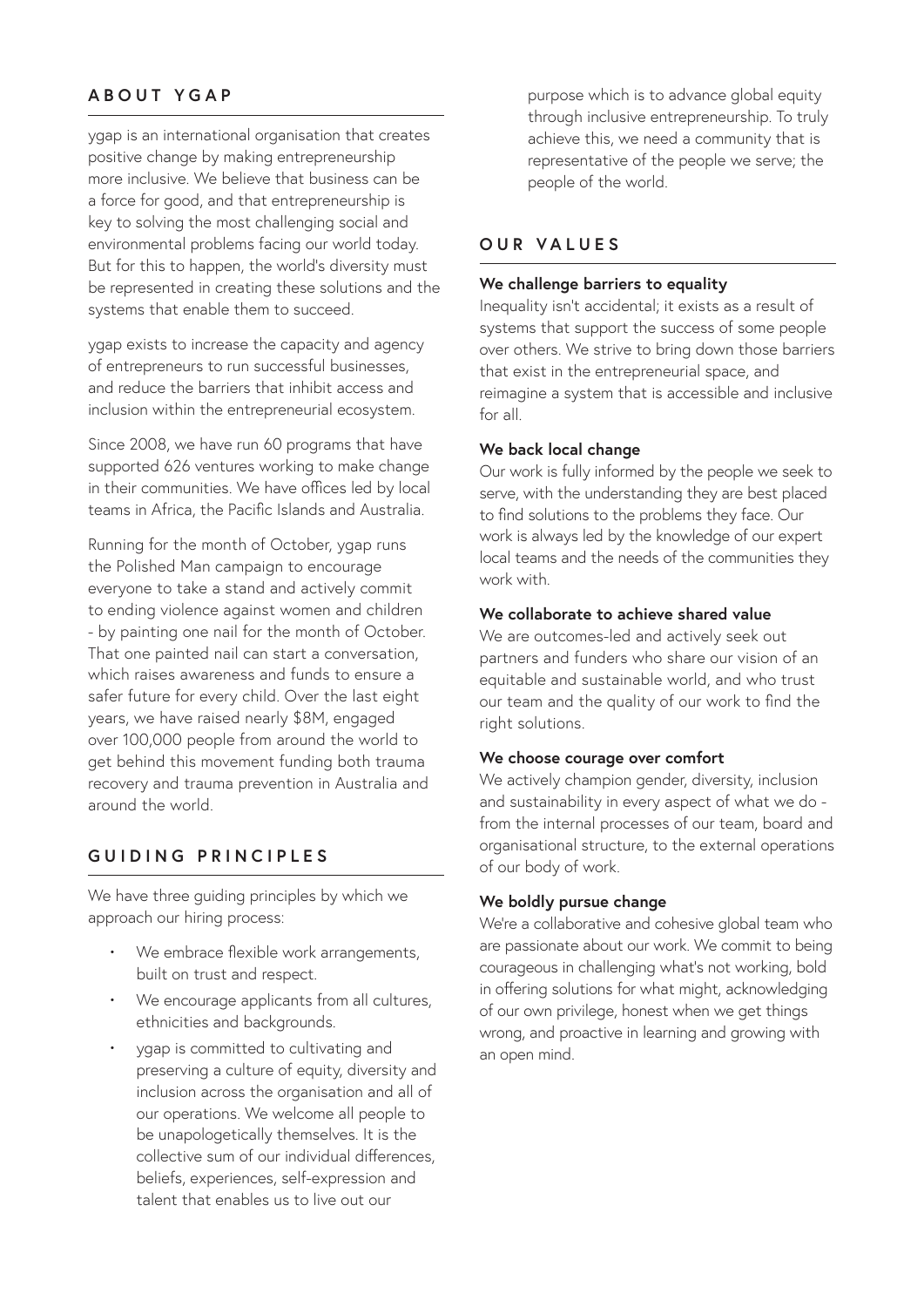## **KEY COMPETENCIES**

#### **Essential**

- Tertiary or post-graduate qualification in fundraising, communications, marketing, or similar
- 5+ years of campaigning experience
- 2+ years managing campaigns
- A proven ability to leverage digital marketing to reach relevant audiences and convert them to engaged supporters and donors
- Experience managing staff and/or volunteers
- Experience developing campaign strategies and executing them end-to-end
- Highly developed relationship management skills, including the ability to develop trust and maintain strong working relationships with both internal and external stakeholders
- Ability to secure in-kind support of both products and services
- Outstanding written and verbal communication skills to represent Polished Man and ygap in correspondence, at events and with the media

### **Desirable**

- Experience managing a peer-to-peer campaign
- Experience in the not for profit, social enterprise or start up sectors;
- Experience using project management tools
- Established relationships and networks in the Australian philanthropic and/or social impact sector
- An understanding of trauma informed practice
- An understanding and passion for achieving gender equality
- Event management experience

## **KEY SKILLS & ATTRIBUTES**

- *• Detail-oriented* Understands the importance of essential smaller parts to contribute to larger outcomes and commits to delivering on both large and small in equal measure;
- *• Flexible and creative* Adjusts to the context, able to troubleshoot, problem solve and adapt in a high-paced and at times fluid environment;
- **Proactive and responsible** Takes initiative and ownership from beginning to end and meets or exceeds expectations.
- *• Collaborative and empathetic* Works well alongside team members and understands the competing priorities and needs of various stakeholders.
- *Curious and thoughtful Seeks clarification* and insights and thoughtfully considers all angles, context and relevant information in determining a course of action.
- *• Fast Learner* Absorbs information and quickly applies knowledge to establish new skill sets.
- *• Natural relationship builder* Able to easily build rapport and establish trust with internal and external stakeholders.
- *• Strategically minded* Makes data driven decisions and uses live time feedback to inform strategic pivots as necessary.
- *Skilled Communicator* An experienced storyteller who can take people on the journey and persuade their support.